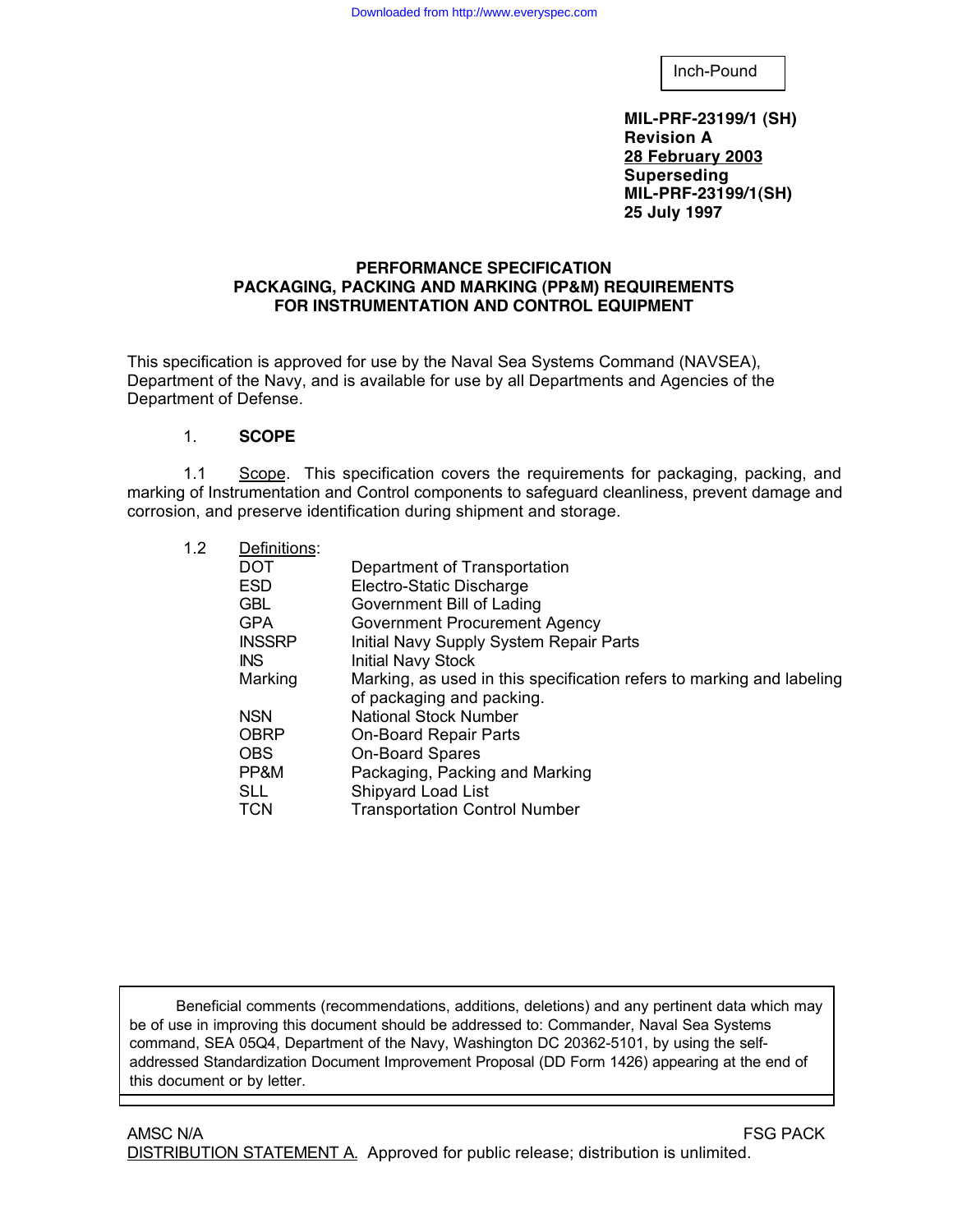1.3 Field Service. Unless otherwise specified or requested by the Government Procurement Agency (GPA), the requirements contained herein do not apply to materials or equipment that is hand carried by vendor field service personnel. The Seller field service personnel are responsible for protecting and handling the hand carried items. Materials and equipment that is shipped separately in support of field service is required to be packaged, packed and marked in accordance with this specification.

1.3.1 Shipment in Place. Unless otherwise specified or requested by the GPA, the requirements contained herein do not apply to items where the GPA has authorized shipment in place. In such cases, the Seller is responsible for storing, protecting and maintaining the identification of the items until the GPA has authorized shipment to final destination. Items shipped in place are considered Government Furnished Equipment (GFE) and shall be controlled as such in accordance with Seller procedures for control of GFE. The requirements specified herein apply for shipment to final destination.

1.4 PP&M Procedures: Seller PP&M procedures written in accordance with the requirements contained herein are subject to GPA on-site review. The Seller may also submit the procedure via the Coordinated Procedure Review System (CPRS). Alternatively, the Seller may develop a facility based PP&M plan that describes, in general terms, the methods to be used for PP&M. The plan must document compliance with the requirements specified herein. If this method is chosen, PP&M details such as lumber size, etc. may be implemented in Seller work instructions. Such details and the overall plan shall be made available to the GPA for on-site review upon request. Deviations from this specification may be authorized by the GPA on a case basis (i.e., Alternate packaging methods may be authorized when the packaged equipment is intended for near term installation and long term preservation is not required, or otherwise when considered acceptable by the GPA.) When the GPA authorizes commercial packaging, ASTM D 3951 should be used as a guideline. However, the Seller remains responsible to safeguard cleanliness, prevent damage (including electro-static protection if required) and preserve identification during shipment. The use of "loose fill" cushioning is prohibited and all marking requirements identified in this specification remain in effect.

1.4.1 Loading and Blocking The Seller shall prepare a procedure providing the minimum requirements for loading and blocking of each equipment type. One generic facility wide plan is acceptable. Loading and blocking requirements shall apply for all equipment packaged per paragraphs 3.2.1 or 3.2.2. The procedure shall be made available for GPA on-site review. All shipments shall be made in closed trailers. Loading and blocking shall be in accordance with DOT CFR Title 49 paragraphs 392.9 (Safe Loading), 393.1000 (General rules for protection against shifting or falling cargo), 393.102 (Securement systems), and 393.104 (Blocking and bracing).

1.5 Applicability. This specification is a stand-alone specification that is specific to I&C equipment, and therefore, it is not necessary to refer to the base MIL-PRF-23199 specification. Previous revisions to MIL-PRF-23199 (i.e., MIL-P-23199) referenced levels A, B and C of packaging and packing. This specification eliminates these level designations; thus, any reference to these levels in contractual documents is not applicable. The entire specification should be assumed applicable unless otherwise noted in contractual documents.

# 2. **APPLICABLE DOCUMENTS**

# 2.1 Government documents.

2.1.1 Specifications and standards. The following specifications and standards form a part of this specification to the extent specified herein. Unless otherwise specified, the issues of these documents are those listed in that issue of the Department of Defense Index of Specifications and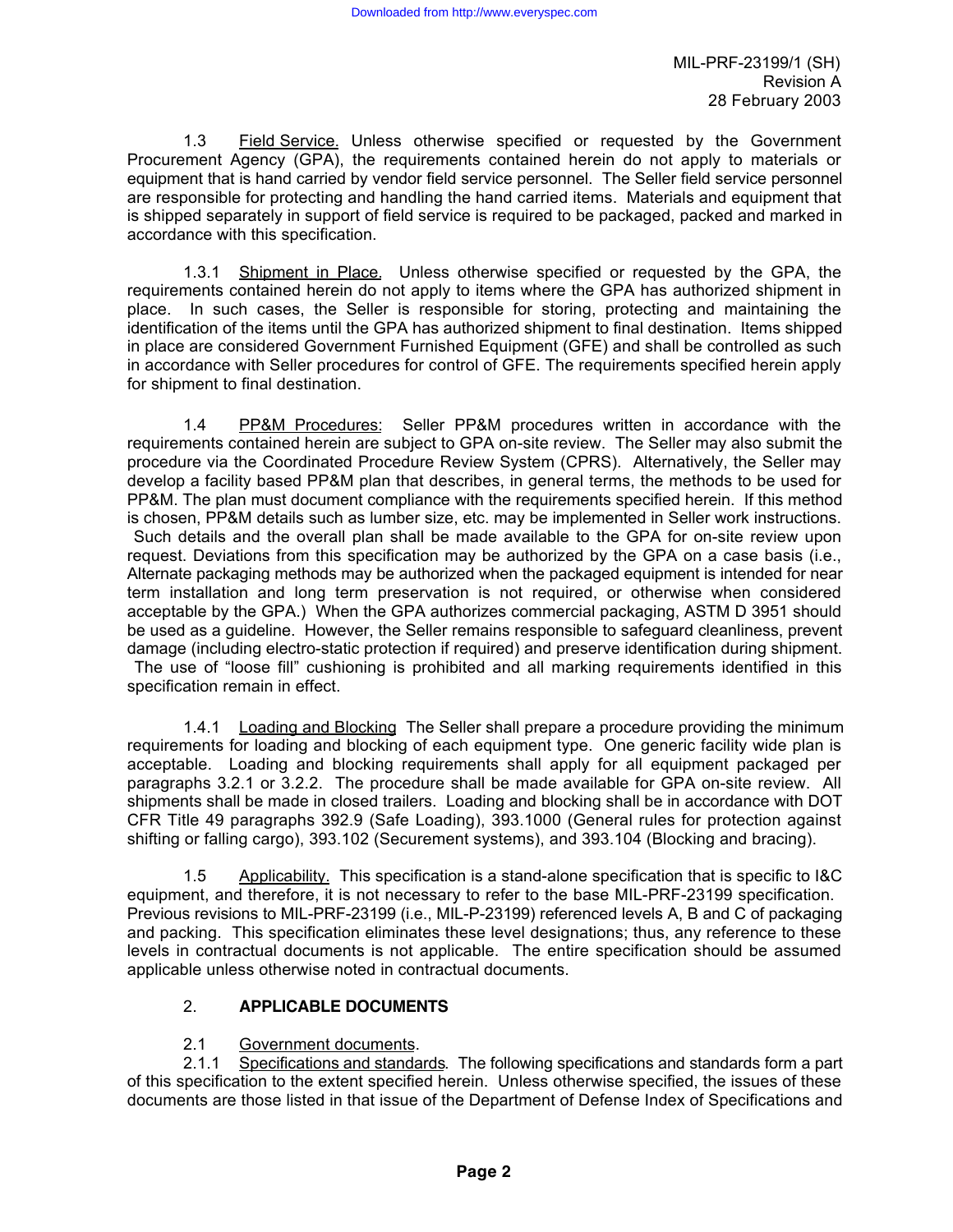Standards (DoDISS) and supplement thereto, cited in the solicitation. Unless otherwise specified, later issue of the specifications and standards may be used at the option of the Seller.

## **STANDARDS**

### **MILITARY**

| MIL-STD-129 - Marking for Shipment and Storage            |
|-----------------------------------------------------------|
| MIL-STD-767 - Control of Hardware Cleanliness             |
| MIL-STD-2041 - Control of Detrimental Materials           |
| MIL-STD-2073-1 - Standard Practice for Military Packaging |

### SPECIFICATIONS

### **MILITARY**

|    | MIL-C-104                                   | Crates, Wood: Lumber and Plywood Sheathed, Nailed and<br><b>Bolted</b>                                                                  |  |  |  |  |
|----|---------------------------------------------|-----------------------------------------------------------------------------------------------------------------------------------------|--|--|--|--|
|    | MIL-DTL-117                                 | <b>Bags Heat-Sealable</b>                                                                                                               |  |  |  |  |
|    | MIL-C-17361                                 | Circuit Breakers, Air, Electric, Insulated Housing, (Shipboard<br>Use), General Specification for                                       |  |  |  |  |
|    | MIL-C-17587                                 | Circuit Breakers, Low Voltage, Electric Power, Air, Open<br>Frame, Removable Construction                                               |  |  |  |  |
|    | MIL-P-24466                                 | Polyethylene Bags, Sheet, and Tubing, Green                                                                                             |  |  |  |  |
|    | MIL-PRF-81705                               | Barrier Materials Flexible, Electrostatic-Free, Heat Sealable                                                                           |  |  |  |  |
|    | MIL-P-81997                                 | Pouches, Cushioned, Flexible, Electrostatic-Free Reclosable,<br>Transparent                                                             |  |  |  |  |
|    | <b>FEDERAL</b>                              |                                                                                                                                         |  |  |  |  |
|    | A-A-3174                                    | Plastic Sheet, Polyolefin                                                                                                               |  |  |  |  |
|    | A-A-59135                                   | Packaging Material, Sheet                                                                                                               |  |  |  |  |
|    | DOT-CFR-049                                 | Federal Motor Vehicle Safety Standards                                                                                                  |  |  |  |  |
|    | PPP-C-00795                                 | Cushioning Material, Packaging (Flexible Closed Cell Plastic<br>Film, For Long Distribution Cycles)                                     |  |  |  |  |
|    | PP-C-1797                                   | Cushioning Material, Resilient, Low Density, Unicellular,<br>Polypropylene Foam                                                         |  |  |  |  |
|    | <b>INDUSTRY</b>                             |                                                                                                                                         |  |  |  |  |
|    | <b>ASTM F 392</b>                           | Standard Test Method for Flex Durability of Flexible Barrier<br><b>Materials</b>                                                        |  |  |  |  |
|    | <b>ASTM F 1249</b>                          | Standard Test Method for Water Vapor Transmission Rate<br>Through Plastic Film and Sheeting Using a Modulated<br><b>Infrared Sensor</b> |  |  |  |  |
|    | <b>ASTM D 3951</b>                          | <b>Standard Practice for Commercial Packaging</b>                                                                                       |  |  |  |  |
| 3. | PACKAGING, PACKING AND MARKING REQUIREMENTS |                                                                                                                                         |  |  |  |  |

- 3.1 General Requirements
- 3.1.1 Materials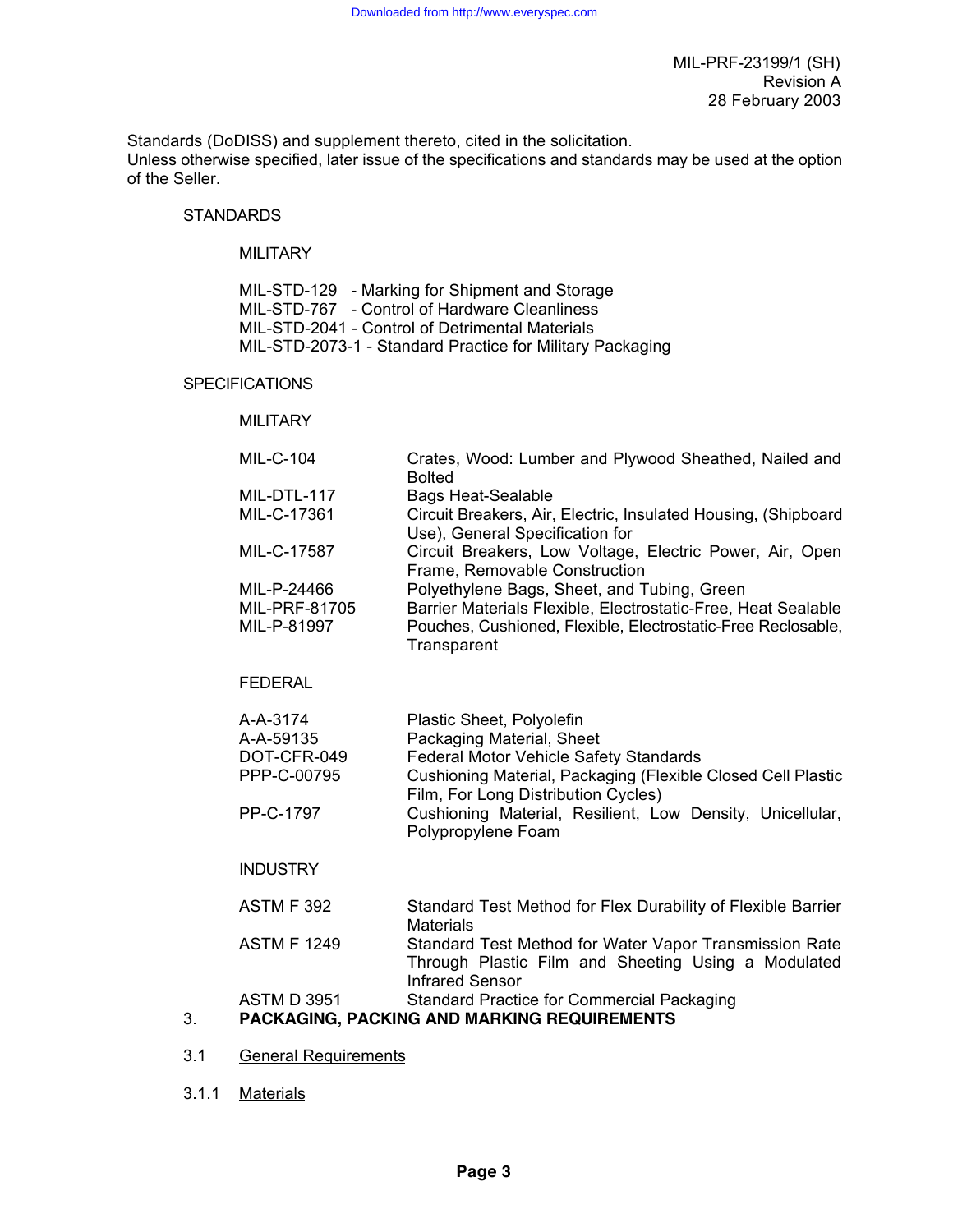3.1.1.1 "Loose fill" cushioning: Use of "loose fill" cushioning is prohibited.

3.1.1.2 Fiberboard Boxes: The gross weight of a fiberboard box, including contents, shall not exceed the manufacturer's maximum gross weight described on the box. In no case, shall the gross weight of a fiberboard box including contents exceed 200 pounds.

3.1.1.3 Wooden Boxes: Wooden boxes for gross shipments under 200 pounds do not require skids. Component shipments in wooden boxes exceeding 200 pounds shall have skids suitable for fork lifting. Wooden boxes shall be girth strapped using rust resistant steel banding around the box in not less than two places. For skids, the girth straps shall be applied to and immediately adjoining the inner edge of each skid. Wooden boxes, including contents, shall not exceed 800 pounds. Reinforced wooden box sketches that include the blocking, bracing and anchoring arrangement shall be provided in the Seller's procedure.

3.1.1.4 Wooden Crates: Components exceeding 800 pounds shall be packed in skid based wooden crates per the construction requirements of MIL-C-104 using material per 3.1.1.5. Reinforced wooden crate sketches that include the blocking, bracing and anchoring arrangement shall be provided in the Seller's PP&M procedure.

Unless otherwise specified by the GPA, for items packed in accordance with 3.2.1.2, the front of the crate shall be fastened to the sides (ends) using a minimum number of quick release fasteners, lag bolts or deck screws. A minimum number of these types of fasteners shall also be used to fasten the bottom of the sides (ends) to the skid base. Except for attachment of the quick release fasteners, nails, staples, or other types of fasteners, shall not be used to secure the front of the crate to the sides (ends) of the crate, or the sides (ends) of the crate to the skid base.

3.1.1.5 Materials of construction. Wooden boxes and crates shall be enclosed and constructed using commercial quality lumber and/or plywood fabricated in a manner to adequately protect the component. Knots, knot holes, splits and moisture content shall not impair the integrity of the container and component. Commercial nails and/or other fasteners shall be of sufficient size, spacing and quantity to provide a construction that will adequately protect the component under normal handling during shipment. Nails and other fasteners shall be driven so that neither the head nor the point projects above and through the surface of the wood (except for the quick-release fasteners and lag bolt heads defined in par 3.1.1.4). Steel banding shall be rust resistant.

3.1.1.6 Envelopes for use with Detectors. Envelopes shall be pigmented green polyethylene film conforming to the following requirements:

- (a) The polyethylene shall meet the detrimental material control limits in MIL-STD-2041 for mercury and leachable halides and sulfur. Polyethylene meeting the requirements of MIL-P-24466 is considered acceptable.
- (b) The polyethylene shall be free from gels, holes and foreign material and have uniform texture.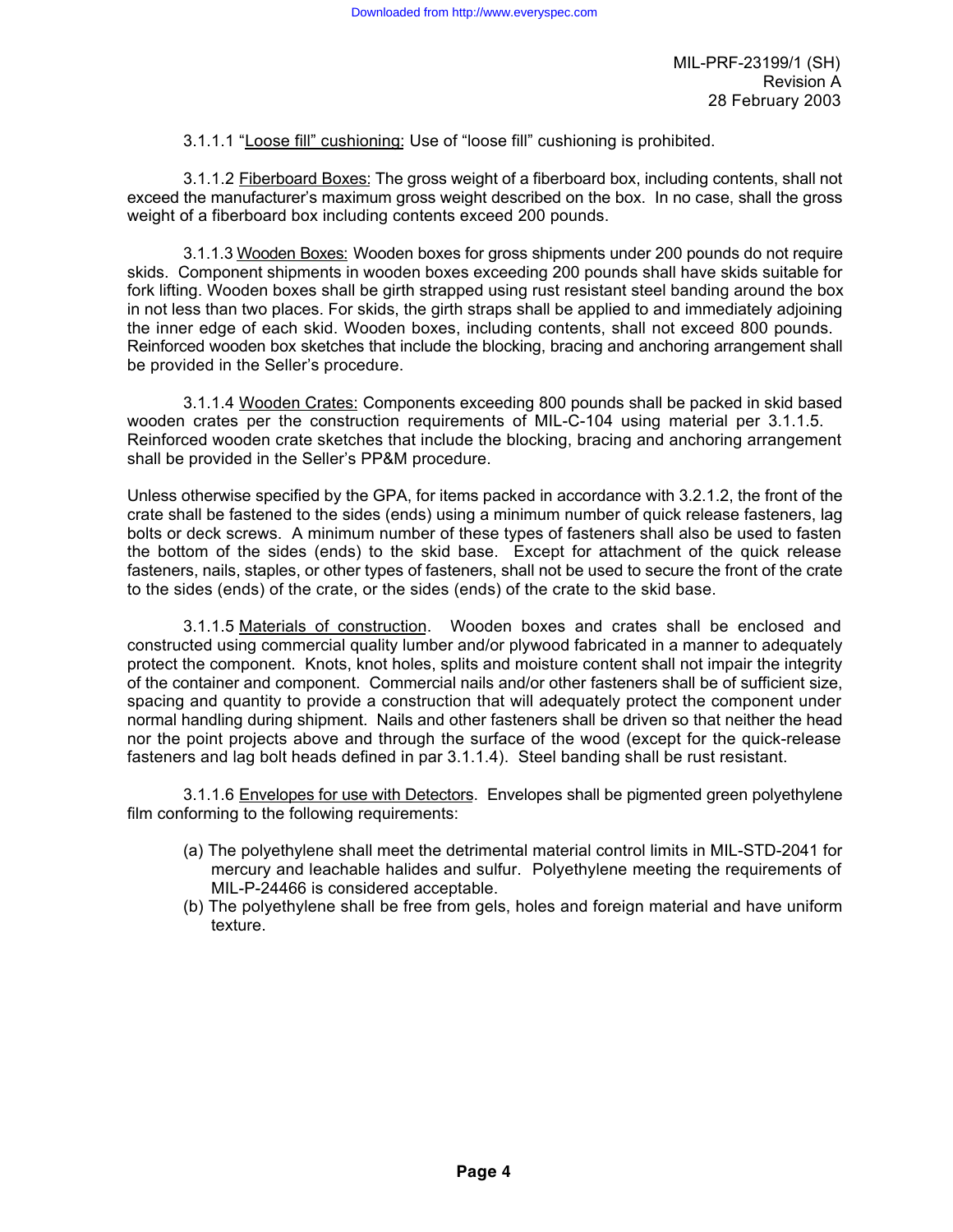- (c) The polyethylene shall be capable of meeting the physical properties for Type II polyethylene as described in A-A-3174.
- (d) Envelope size shall be kept to a minimum.
- (e) Envelope nominal thickness shall be .006 inches (.004 inches minimum). Multiple layers may be used for component protection.

3.1.1.7 ESD Control: Items subject to damage by electromagnetic and electrostatic field forces shall be initially wrapped in material conforming to MIL-PRF-81705, Type I, Type II or Type III; or PPP-C-795, Class 2; or A-A-59135, Class 1, Grade B; or PPP-C-1797, Type II to prevent bag puncture, and unit packed in a heat-sealed bag conforming to MIL-B-117, Type I, Class F, Style 1. Reclosable cushioned pouches conforming to MIL-P-81997 Type I or Type II may be used in lieu of initial wrap or cushioning. Lead or terminal configurations for all items shall be maintained as manufactured without causing loads or stresses capable of causing damage to the item. Materials used to maintain item position and lead or terminal configuration shall permit item removal without damage to the item. Electrostatic discharge (ESD) sensitive caution labels shall be applied in accordance with MIL-STD-129.

When meeting the requirements of paragraph 3.2.7.1.6, as a minimum, the unit packaging that encloses desiccant shall meet MIL-PRF-81705 Type I requirements for flexibility, ESD protection, mechanical strength and puncture resistance. The bags shall be heat-sealed. The water vapor transmission rate (WVTR) shall be  $\leq$  0.002-gm/100 square inch in 24 hours at 40 degrees Centigrade after flex testing per Condition E of ASTM F 392-93. The WVTR is measured using ASTM F 1249.

3.1.1.8 Other Packaging Materials. At a minimum, other packaging materials shall be of good commercial quality and shall be capable of performing their intended function. Envelope material shall be able to be heat sealed resulting in a water/vapor proof barrier and shall be of sufficient thickness to prevent puncture and tearing during handling and shipment. Cushioning materials, dunnage, blocking and bracing shall be applied as required to protect the item and the enclosing media and restrict the movement of the item within the container.

3.1.2 Foreign Materials. All items packaged and packed and all packaging/packing medium shall be free from debris and other foreign materials.

- 3.2. Detailed Packaging, Packing and Marking Requirements
- 3.2.1 Cubicles, Panels and Equipment Enclosures

3.2.1.1 Packaging. Cubicles, Panels and Equipment Enclosures shall be packaged in a heat sealed, floating bag with desiccant and humidity indicators per the preservation requirements of MIL-STD-2073-1 Method 53. Materials shall be in accordance with paragraph 3.1.

3.2.1.2 Packing. Cubicles, Panels and Equipment Enclosures shall be packed in wooden crates (3.1.1.4) designed to be shipped and handled under cover and stored in warehouses or other structures affording equivalent protection from weather. The packing shall afford adequate protection during multiple reshipments.

3.2.1.3 Marking. In addition to the marking requirements per paragraph 3.3, the following marking shall be provided:

3.2.1.3.1 Sheltered Building Marking. The outer container shall be marked on all four sides in red as follows: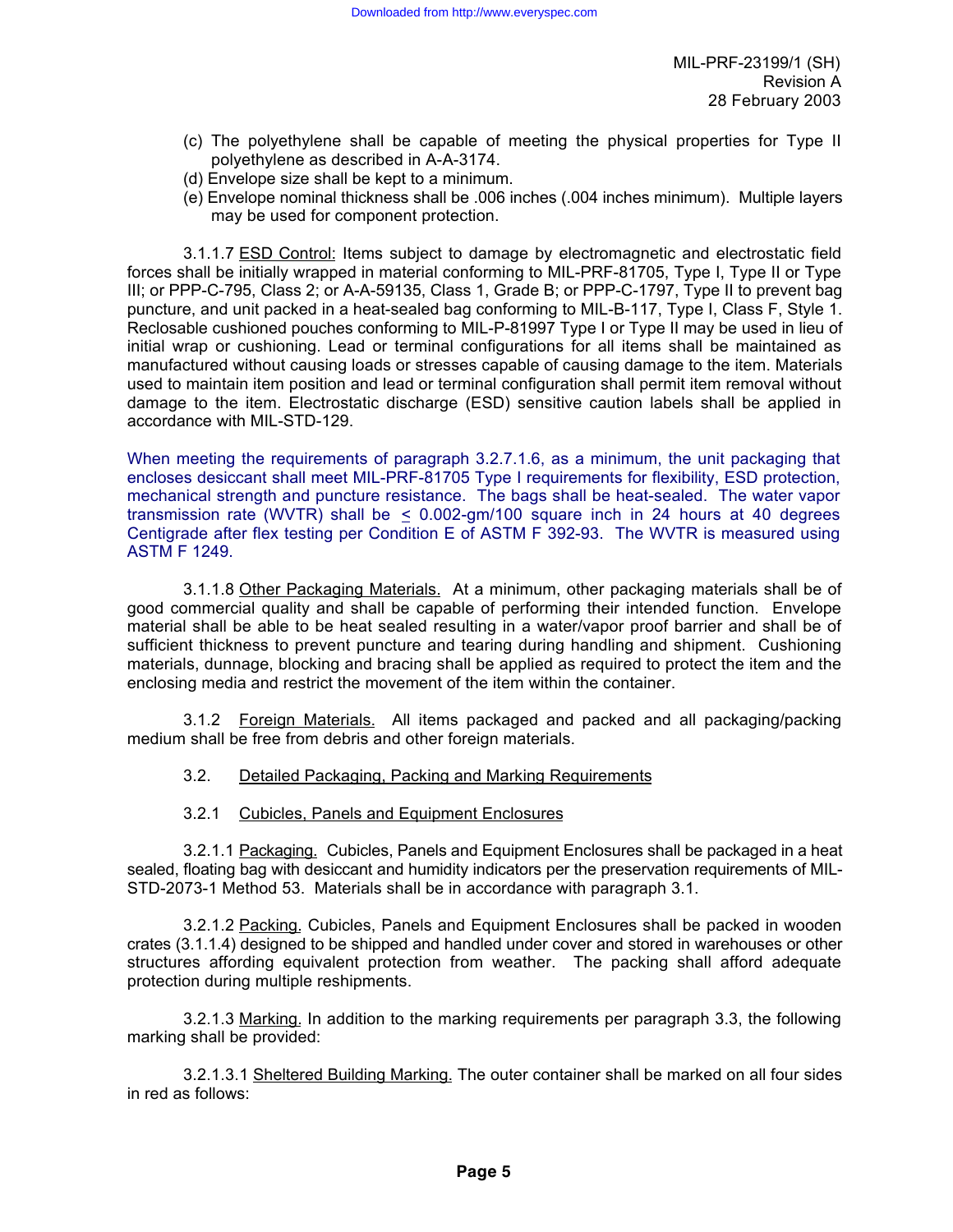### **STORAGE REQUIREMENTS: SHELTERED BUILDING MINIMUM TEMPERATURE 40**E**F**

3.2.1.3.2 Front Location Marking. The crate shall be marked to identify the location of the front of the cubicle, panel or equipment enclosure.

### 3.2.2 Drawers, Chassis

3.2.2.1 Packaging. Drawers and chassis shall be packaged in a heat sealed bag with desiccant and humidity indicators per the preservation requirements of MIL-STD-2073-1 Method 51 or Method 52. Materials shall be in accordance with paragraph 3.1. For drawers or chassis with ESD sensitive components mounted directly on the drawer or chassis (other than plug-in modules), the barrier shall be made from ESD protective material (3.1.1.7) For drawers containing plug-in modules containing ESD sensitive components, the barrier material shall be made from ESD protective material, or, as an alternative, a non-ESD protective barrier material may be used so long as the drawer connector(s) is covered with an ESD protective shipping cap, or other ESD protective material.

3.2.2.2 Packing. Drawers and chassis shall be individually packed in wooden boxes (3.1.1.3) designed to be shipped and handled under cover and stored in warehouses or other structures affording equivalent protection from weather. The packing shall afford adequate protection during multiple reshipments.

3.2.2.3 Marking. Marking shall be in accordance with paragraph 3.3.

### 3.2.3 Detectors (other than Neutron/Gamma Detectors)

3.2.3.1 Packaging. Detectors (other than Neutron/Gamma Detectors) shall packaged in a heat sealed green polyethylene bag (3.1.1.6) with desiccant and humidity indicators per the preservation requirements of MIL-STD-2073-1 Method 51. Materials shall be in accordance with paragraph 3.1.

3.2.3.2 Packing. Detectors shall be individually packed in wooden boxes (3.1.1.3) designed to be shipped and handled under cover and stored in warehouses or other structures affording equivalent protection from weather. The packing shall afford adequate protection during multiple reshipments.

3.2.3.3 Marking. Marking shall be in accordance with paragraph 3.3.

3.2.3.4 Additional Requirements for Primary Plant Detectors. For detectors intended to be in contact with primary plant fluid, contract cleanliness requirements (i.e., MIL-STD-767) shall apply through all steps of packaging and handling. In addition, the green polyethylene bag shall be purged with dry inert gas (nitrogen or argon) having a dew point of minus 40 degrees Fahrenheit or lower prior to sealing.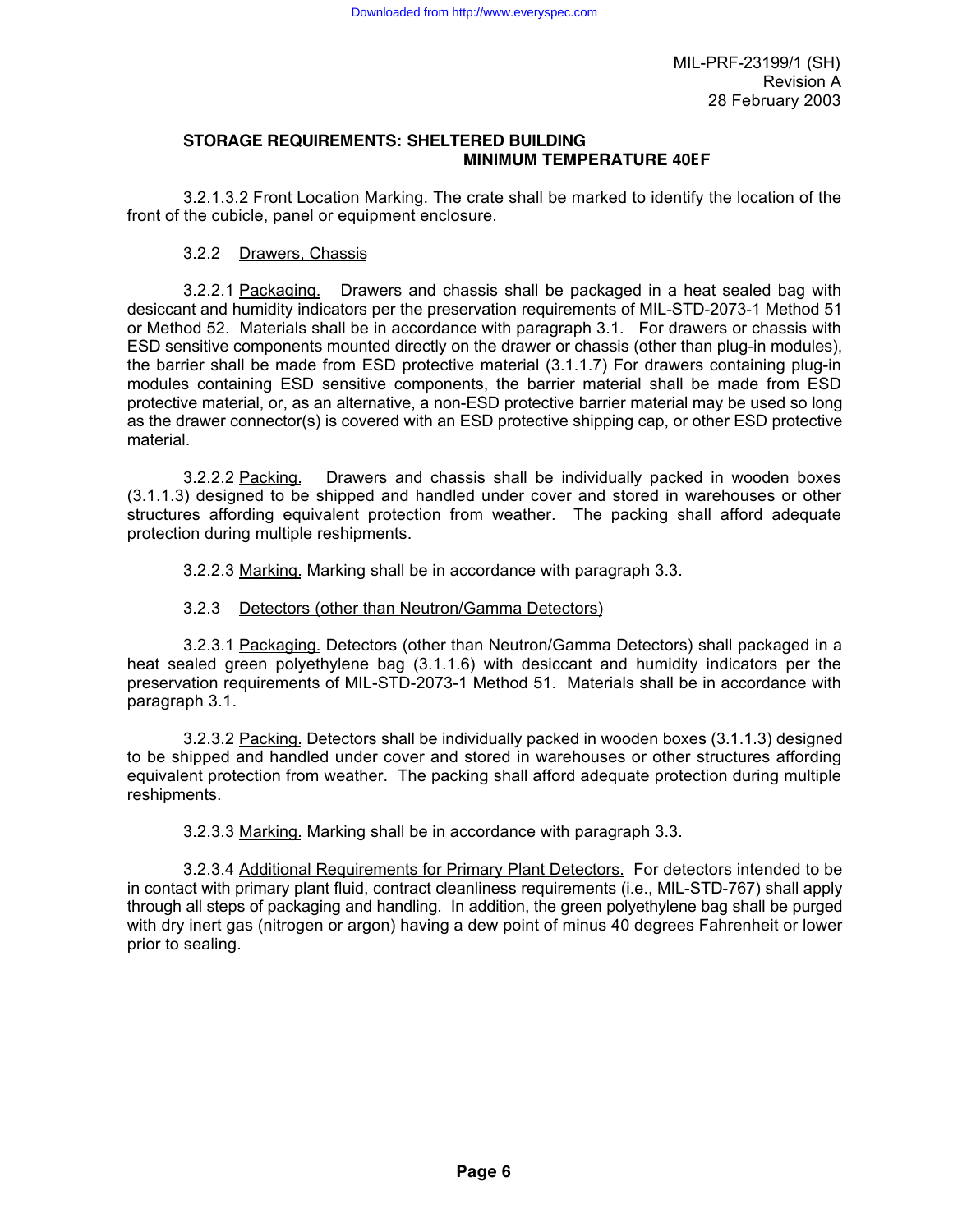3.2.3.5 Calibration Data Sheets. When calibration data sheets are required, three copies of the data sheets shall be placed in a heat sealed waterproof envelope and packaged with the detector. The data envelope shall be labeled with its contents, and the detector standard identifier (SI) and serial number. Additionally, the data envelope shall be labeled:

#### \*\*\*\*\*\*\*\*\*\*\*\*\*\*\*\*\*\*\*\*\*\*\*\*\*\*\*\*\*\*\*\*\*\*\*\*\*\*\*\*\*\*\*\*\*\*\*\*\*\*\*\*\*\*\*\*\*\*\*\*\* DATA SHEETS REQUIRED FOR DETECTOR INSTALLATION STORE WITH THE DETECTOR DO NOT DISCARD \*\*\*\*\*\*\*\*\*\*\*\*\*\*\*\*\*\*\*\*\*\*\*\*\*\*\*\*\*\*\*\*\*\*\*\*\*\*\*\*\*\*\*\*\*\*\*\*\*\*\*\*\*\*\*\*\*\*\*\*\*

### 3.2.4 Neutron and Gamma Detectors.

3.2.4.1 Packaging.

3.2.4.1.1 Each Neutron Detector shall be packaged per the preservation requirements of MIL-STD-2073-1 Method 51. The detector shall be placed in a green polyethylene bag (3.1.1.6) with desiccant and humidity indicators. A second bag made from water/vapor proof material shall be heat sealed around the first, green polyethylene bag. The water/vapor proof bag shall be purged with dry inert gas (nitrogen or argon) having a dew point of minus 40 degrees Fahrenheit or lower prior to sealing. Materials shall be in accordance with paragraph 3.1.

3.2.4.1.2 Each Gamma Detector shall be packaged in a heat sealed green polyethylene bag (3.1.1.6) with desiccant and humidity indicators per the preservation requirements of MIL-STD-2073- 1 Method 51. The green polyethylene bag shall be purged with dry inert gas (nitrogen or argon) having a dew point of minus 40 degrees Fahrenheit or lower prior to sealing. A second bag made from water/vapor proof material shall be heat sealed around the first green polyethylene bag. Materials shall be in accordance with paragraph 3.1.

3.2.4.2 Packing. Each detector shall be packed in a wooden box (3.1.1.3) designed to be shipped and handled under cover and stored in warehouses or other structures affording equivalent protection from weather. The packing shall afford adequate protection during multiple reshipments.

3.2.4.3 Marking. In addition to any special labeling or marking required by the Department of Transportation (DOT) and the marking requirements identified in paragraph 3.3, the following requirements apply:

3.2.4.3.1 The shipping container for each detector shall be marked "Fragile"

3.2.4.3.2 Irradiated (operated or tested in a reactor facility) or radioactively contaminated detectors to be shipped to a GPA program facility shall be marked and labeled in accordance with applicable DOT regulations.

3.2.4.4 Shipping Caps. Each detector connector shall have a weatherproof coaxial connector protective cap to prevent damage to the connector threads and degradation to the connector insulation resistance.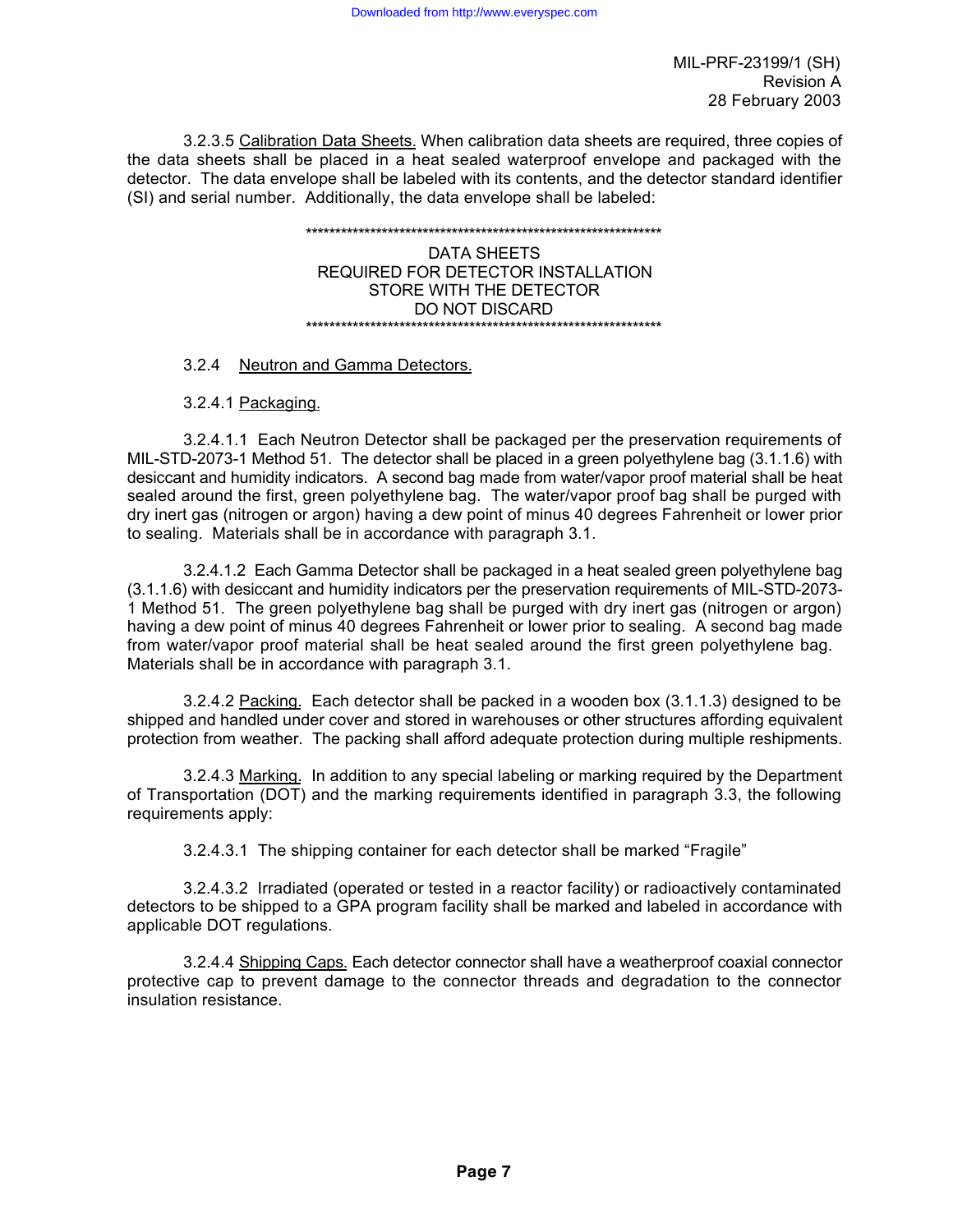3.2.4.5 Integral Cable. The detector's integral cable shall be coiled and held together with twisted wire ties or other suitable methods.

3.2.4.6 Information furnished with Neutron Detectors. A data sheet with the serial number and measured sensitivity value shall be transmitted in a heat sealed waterproof envelope with each compensated ion chamber.

3.2.5 Special Tools. Special tools, which are not required to be installed in the equipment, shall be separately packaged and packed as Spare Components (3.2.7).

3.2.6 Miscellaneous Items. Miscellaneous items such as printed wiring assemblies, connectors, meters, resistors, capacitors, magnetic components, switches, microcircuits, semiconductors, sheet metal items, hardware, etc. shall be packaged and packed in accordance with the requirements for Spare Components (3.2.7).

3.2.7 Spare Components. Spares including On-Board Repair Parts (OBRP), Shipyard Load Lists (SLL) Items, Initial Navy Supply System Repair Parts (INSSRP), items bought to individual repair part ordering data (IRPOD) and field change (F/C) kit material shall be packaged, packed and marked as follows. ESD control requirements are defined in paragraph 3.1.1.7. Moisture protection requirements are defined in paragraph 3.2.7.1.6.

3.2.7.1 Unit Packaging Quantity Unless otherwise specified by the GPA, all items shall be individually unit packaged. Each unit package shall conform and be labeled to requirements noted elsewhere in this specification. A unit is as defined in the purchase order to be a single item, set, box, kit or assembly. All items included in a set/kit of OBRP, INS, INSSRP or SLL shall be individually unit packaged. If the unit is not clearly defined in the purchase order then the unit shall be considered to be a single item.

3.2.7.1.1 Envelopes Envelope size should be kept to a minimum. Prior to sealing the envelope, excess atmosphere shall be expelled by reducing the envelope to its smallest volume practical without damage to the component. Envelope materials shall meet the requirements of 3.1.1.7 and/or 3.1.1.8 as applicable. Envelope size is based on the inside dimensions.

3.2.7.1.2 Parts/assemblies under 6.0" in length, width or depth. As a goal, this envelope should be a standard 3"x3" envelope (or smaller) whenever possible. The size of the envelope should not exceed 2" in height or width greater than the part/assembly after the part/assembly has been placed inside the envelope. However, to allow space for label information for envelopes containing very small parts, the packager/Seller is not required to utilize an envelope smaller than 3" in height or 3" in width. The Seller may increase the envelope size due to GPA/Government supplied labels as specified in paragraph 3.2.9.3 below.

3.2.7.1.2.1 Resealing Requirements For sealed unit pack envelopes containing parts/assemblies under 6@ in length, width or depth, the envelope shall permit opening and resealing once. All other envelopes shall permit opening and resealing two times. The intent is to provide sufficient material so that the envelope may be opened by cutting off the portion that is sealed and then resealed using a heat sealer.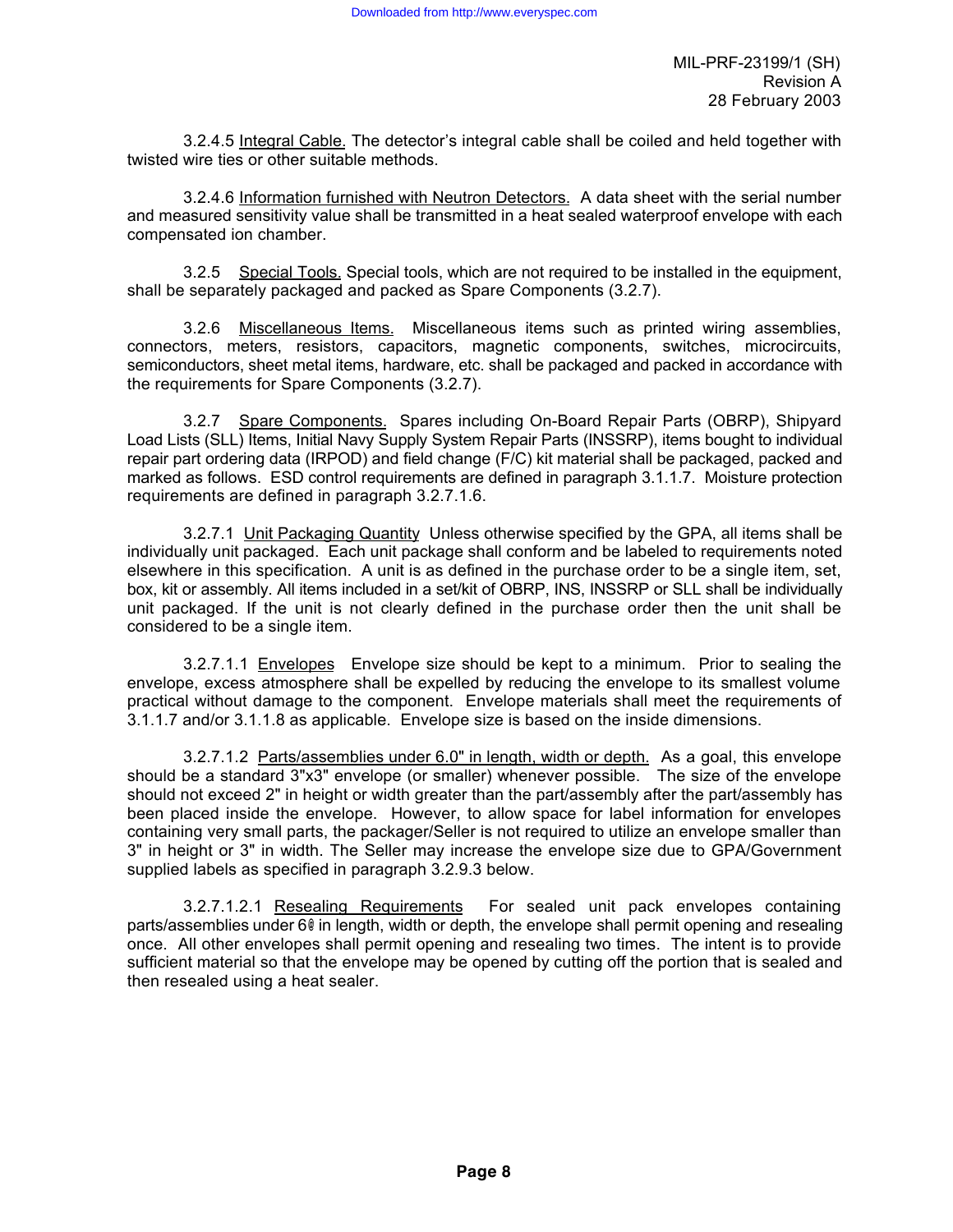3.2.7.1.3 Parts/assemblies greater or equal to 6.0" in length, width or depth. The size of the envelope should not exceed 4" in height or width greater than the part/assembly size after the part/assembly has been placed inside the envelope. The envelope shall permit opening and resealing two times. The intent is to provide sufficient material so that the envelope may be opened by cutting off the portion that is sealed and then resealed using a heat sealer.

### 3.2.7.1.4 Cushioning & Protection

3.2.7.1.4.1 Unit-pack containers (tubes, vials, fastpacks, boxes, totes, etc.) In order to minimize total package size for on-board storage, the use of unit pack containers for unit packaging is prohibited. Upon receipt of GPA approval, the following items are exempt from this prohibition:

- Parts that are not suitable for end-use (i.e. EPROMS removed from end-use applications intended for reprogramming, etc.)
- Items included in Field Change Kits that are intended to be installed (not designated as Spare, OBRP or OBS)
- Where the 'unit' is defined as more than a single piece (i.e. the unit is defined as a 'lot', 'box', 'set' or 'kit')
- Surface mount devices

3.2.7.1.4.2 Cushioning Material Thickness. The cushioning for the protection of the leads and terminals shall not exceed a standard size of approximately 5/16@ thickness unless the device leads/terminals exceed 1/4@ from the bottom of the device. Should a cushioning thickness greater than 5/16@ be required, then the cushioning shall not exceed the length of the leads/terminals (as measured from the bottom of the device) by more than 3/32@. The protective material shall prevent physical damage and maintain leads and terminals in the manufactured condition under handling and transportation environments.

3.2.7.1.4.3 ESD Cushioning. For ESD sensitive multi-pin electronic devices, the cushioning material shall be high-density conductive foam.

3.2.7.1.4.4 ESD Handling. All ESD sensitive components shall be handled and packaged only at a field force protected workstation. For packaging purposes, all microcircuits, and any part marked by the part manufacturer with one or more triangles to identify the part is static sensitive, are considered to be ESD sensitive electronic devices.

3.2.7.1.5 Cushioning/Protection (other than as discussed in 3.2.7.1.4). Cushioning included inside the sealed envelope shall be the minimum required to protect the part/assembly during normal handling and storage (Typically, cushioning inside a sealed envelope, other than as defined in 3.2.7.1.4, need not exceed 1/16" to 1/8" in thickness.). Any additional cushioning required to protect the part/assembly during shipment shall be added outside the sealed envelope as a part of intermediate or final pack and packaging.

3.2.7.1.6 Protection From Moisture Unit packaging of all plastic encapsulated microcircuits (PEMs), circuit cards containing PEMS, circuit cards that are not conformal coated on both sides and modules containing these types of circuit cards shall be unit packaged similar to Method 51 of MIL-STD-2073-1 except as modified by this or other paragraphs of this specification. Barrier material per paragraph 3.1.1.7 shall be used for both an inner and an outer heat sealed bags. The required desiccant and humidity indicator shall be attached to the outside of the inner bag. The desiccant shall not come in contact with the item being packaged. The reseal requirements identified elsewhere in this specification apply to both the inner and outer unit package bag. The size of the outer bag shall be determined utilizing the final size of the inner bag in lieu of the size of the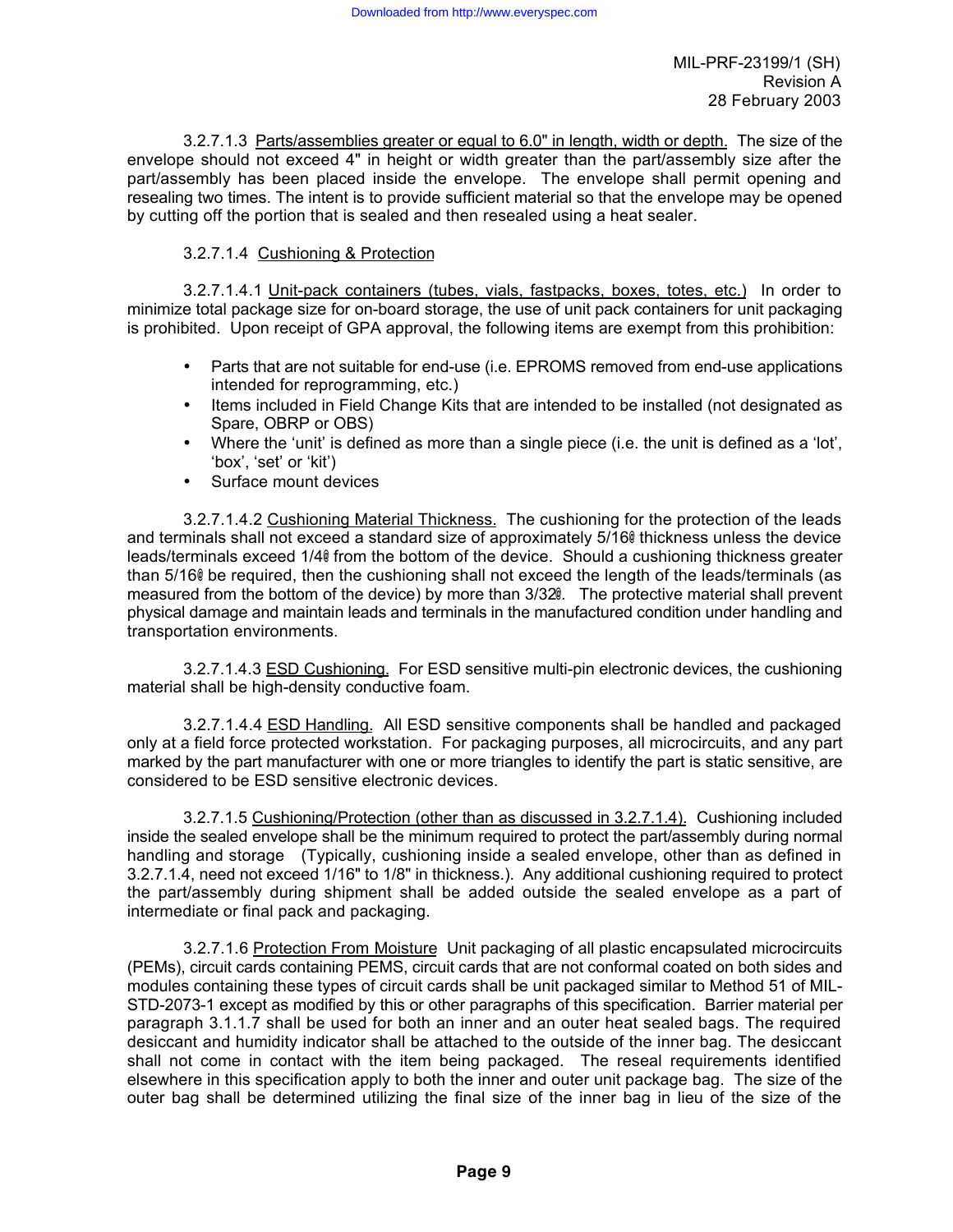part/assembly. Unit package marking is only required on the outer bag. In addition to marking requirements specified in paragraph 3.3, the unit packaging shall be marked "DESICCATED PACKAGE - DO NOT OPEN UNTIL READY FOR USE".

For example, when packaging a PEM mounted on high-density conductive foam or a moisture sensitive circuit card assembly, the item is placed in a heat sealed bag. The desiccant and humidity indicator are attached to the outside of this bag, wrapped in cushioning material and then placed into a second heat sealed bag which will be labeled as required.

3.2.7.2 Unit Pack Spare components shall be individually packed unless the provisions of paragraph 3.3.2 or 3.2.10 apply.

3.2.7.3 Marking See paragraphs 3.2.9, 3.2.10 and 3.3.1.

3.2.8 Circuit Breaker and Solid State Interrupter (SSI) Packaging. Packing and Marking

3.2.8.1 Circuit Breakers Packaging of Circuit Breakers shall be as specified in the Circuit Breaker Military Specification (MIL-C-17361 (SH) for AQB type and MIL-C-17587(SH) for ACB type circuit breakers).

3.2.8.2 SSI: Packaging SSIs shall be based on weight in accordance with the following:

Weight **Package as** 

Less than 75 pounds Drawers, Chassis (3.2.2) 75 pounds or more Cabinets, Panels (3.2.1)

3.2.9 Unit Pack Labels

3.2.9.1 Warranty markings Warranty markings are not required on sealed unit pack envelopes.

3.2.9.2 Marking Size and Font. The marking size and font, including bar code density, shall be determined such that the label/marking requirements will not increase the package size. Except as noted in paragraph 3.2.9.3, the package size shall be determined per paragraph 3.2.7.2 and not by the label/marking size. All markings must meet the requirements of MIL-STD-129.

3.2.9.3 GPA/Government Supplied Labels. Labels fabricated by the packager/Seller shall conform to paragraph 3.2.9.2 above. Any label, supplied by the GPA or a Government agency, which exceeds the size of the envelope (as specified in paragraph 3.2.7.2.1) may be trimmed and/or folded over both sides of the envelope provided the label remains legible and bar codes are not folded. Should the packager/Seller be unable to fold and trim the label to meet the requirements of paragraph 3.2.7.2.1, then a larger envelope may be used. In this case, the envelope size shall be determined based on the size of the folded and trimmed label and the part size.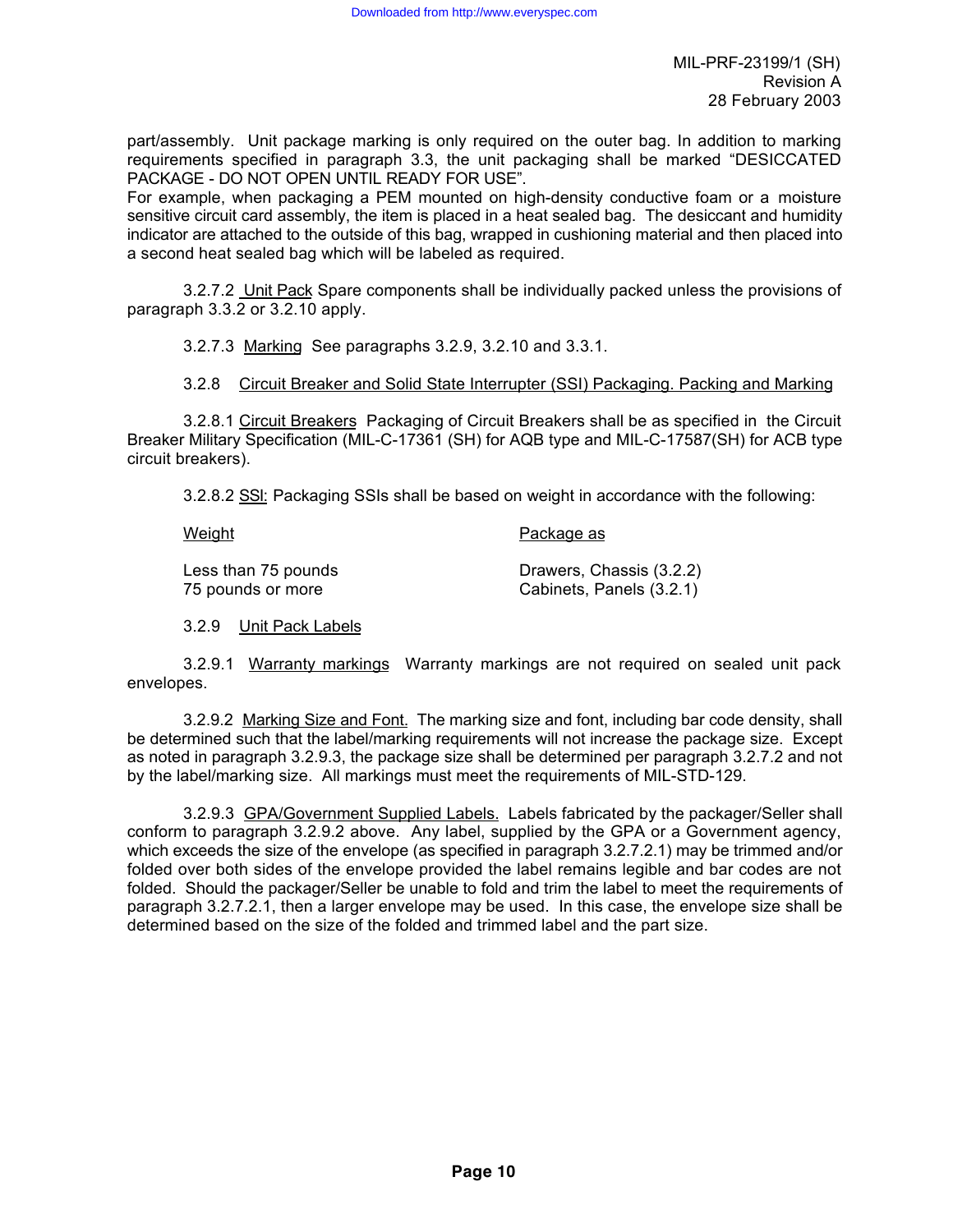## 3.2.10 Field Change Kits

3.2.10.1 Packaging Items being furnished as part of a field change kit shall be packaged in accordance with the applicable requirements specified herein, for the type of item being shipped (e.g. 3.2.2 for drawers, chassis; 3.2.6 for miscellaneous items; 3.2.7 for spare components, etc.). Packaging instructions provided by the GPA take precedence over the requirements stated herein.

Similar items shall be packaged as a lot provided that the lot size does not exceed the number of parts required to modify one assembly. For example, if four identical screws are required to modify a given drawer and there are two drawers per ship, then the field change kit should allow four screws per bag. Spare items shall be packaged to allow for shipment separate from the installed items.

3.2.10.2 Packing Items being furnished as part of a field change kit shall be packed in accordance with the applicable requirements specified herein, for the type of item being shipped (e.g. 3.2.2 for drawers, chassis; 3.2.6 for miscellaneous items; 3.2.7 for spare components, etc.).

If the GPA has contracted for the Seller to install the field change kit, and long-term storage is not involved, all items (except for spare parts) may be over-packed in one or more wooden or fiberboard boxes per the applicable requirements herein. Alternate methods of over-packing will be considered and authorized by the GPA on a case by case basis. (For example, over packing PWAs in plastic cases or combining the entire unit packaged material in aluminum or wood shipping crates.) Spare parts shall be packed in a separate container in accordance with 3.2.7.

3.2.10.3 Marking Marking shall be in accordance with paragraph 3.3.

3.2.11 Heat Exchangers, Cold Plates, Assemblies With Heat Sinks & Other Similar Items Heat exchangers, cold plates and other similar designed items, that are being shipped as spare components, shall be PP&M the same as for drawers or chassis (3.2.2). Each item shall be packed in a separate wooden box.

Prior to packaging, each item shall be purged free of water using clean, dry shop air. Subsequently, the inlet and outlet ports shall be capped with a suitable cap (of a commercial material that is not detrimental to the part being capped and is not PVC) to preclude the entrance of moisture or foreign material. The caps/plugs shall be designed such that they cannot be inadvertently pushed into the piping ports. This requirement also applies to items that are being shipped installed in a cabinet, enclosure or panel.

Appropriate cushioning material/support shall be provided to preclude damage, bending, deforming, or otherwise causing a dimensional change to the orientation of the inlet port, outlet port, piping and heat exchanger fins. This requirement also applies to items that are being shipped installed in a cabinet, enclosure or panel.

Desiccants and humidity cards are not required.

A label shall be provided with each unit package that contains the following marking, or equivalent:

#### CAUTION

DO NOT REMOVE CAPS FROM THE PIPING INLET AND OUTLET PORTS EXCEPT FOR INSPECTION OR INSTALLATION. CAPS MUST BE REMOVED PRIOR TO INSTALLATION.

This label shall also be provided on the final pack for items installed in a cabinet, enclosure or panel.

#### 3.3 Marking Requirements

All markings must meet the requirements of MIL-STD-129.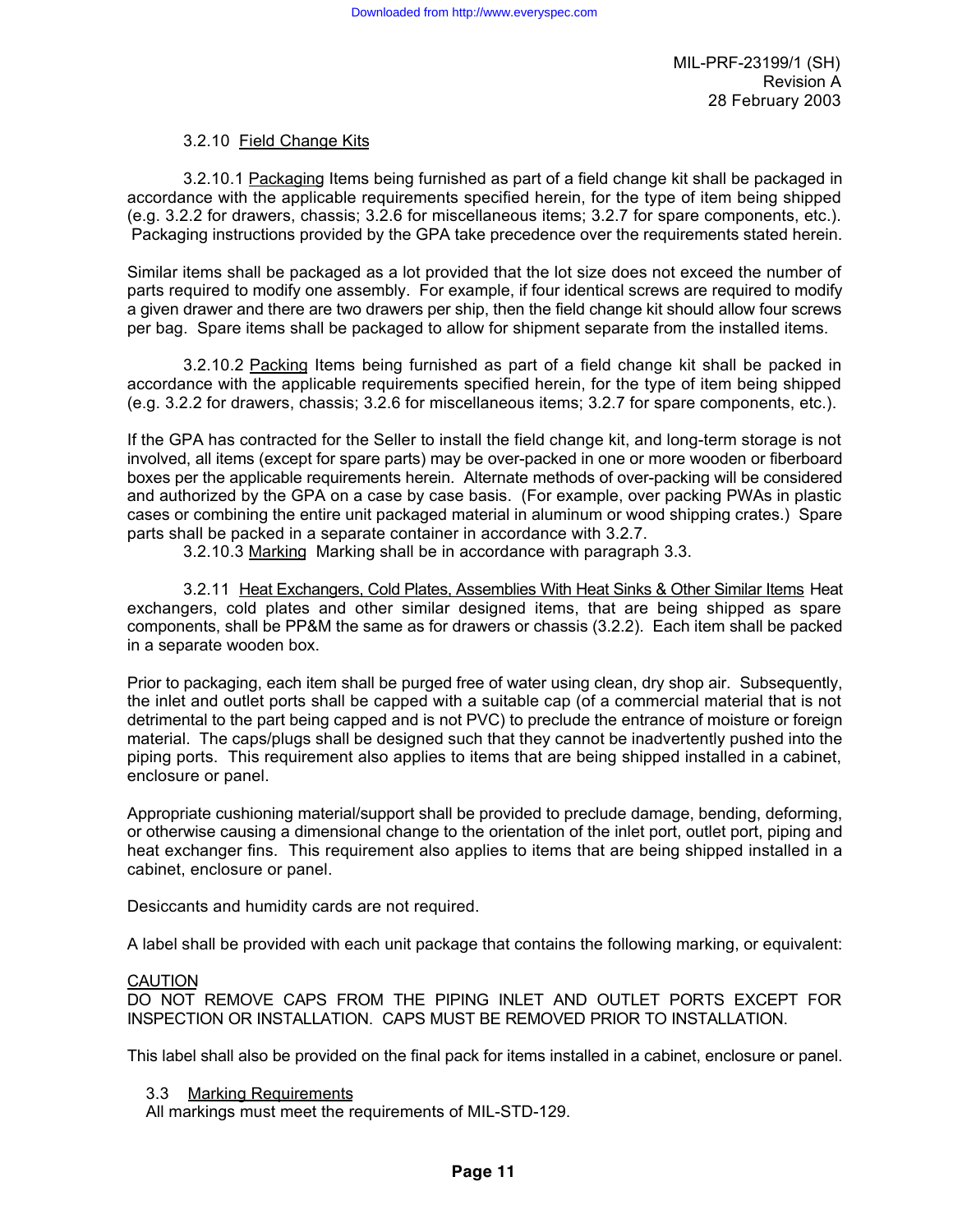### 3.3.1 Unit Pack Marking

3.3.1.1 Minimum Label Information. The following minimum information to be printed on the label shall include:

Bar Code Marking National Stock Number **Description** Drawing/Piece Number, MIL Designation or Catalog Number Quantity and Unit of Measure Purchase Order Number Supplier Name or CAGE Code Equipment Line Item Number (ELIN) when supplied by the GPA

In addition to the above markings, all labels for ESD sensitive components shall be marked with the standard ESD symbol per MIL-STD-129 and the statement ADO NOT OPEN EXCEPT AT APPROVED FIELD FORCE PROTECTIVE WORK STATION®. The minimum size of the symbol shall be one third of an inch measured vertically. The historical ESD symbol (three arrows in a circle) should no longer be used.

3.3.1.2 Shelf Life Marking. When the item being shipped has a finite shelf life (e.g., 60 months or less), insert the additional information:

- Type I Shelf Life Item
- Cure Date (Seller to insert cure date if an elastometer)
- Expires (Seller to insert shelf life expiration date)
- To be disposed of upon expiration

NOTE: Elastomers with a shelf life between 5-20 years must be marked with a shelf life of 5 years. Elastomers with a shelf life of 20 years or greater must be marked ACure Date . Do not use 20 years beyond cure date."

3.3.2 Intermediate Packing and Marking. Unless otherwise specified by the GPA, upon completion of paragraphs 3.2.7 and 3.3.1, the parts for the same NSN for a single address shall be packaged together in a separate carton or bag. The exterior of the carton or bag shall be marked with all unit package information in accordance with paragraph 3.3.1 and the following: AINTERMEDIATE PACKAGE - DO NOT REMOVE EXCEPT FOR USE OR AUTHORIZED INSPECTION@ Repair part packaging shall be accomplished so that the number of line items per page of DD-250/DD-1149 form is the maximum number of items per box, carton or bag.

Intermediate packing for field change kit material shall be in accordance with 3.2.10 and as specified in the field change ordering data.

3.3.3 Outer Container Marking. Exterior markings shall contain only that information specified in 3.3.3.1-4, 6-10, 15 and 16 (Mandatory) and 3.3.3.5, 11-14 and 17 (as appropriate) below. Markings on exterior containers shall not reference any: (1) Project, (2) Equipment Specification, or (3) Number of Installed Components

### 3.3.3.1 Name and Address of Seller

3.3.3.2 Include the complete destination address as provided by GPA and note AFor APA Stock", AOn-Board Spares", AShipyard Installation Tools", ATender Load List", or Tender Allowance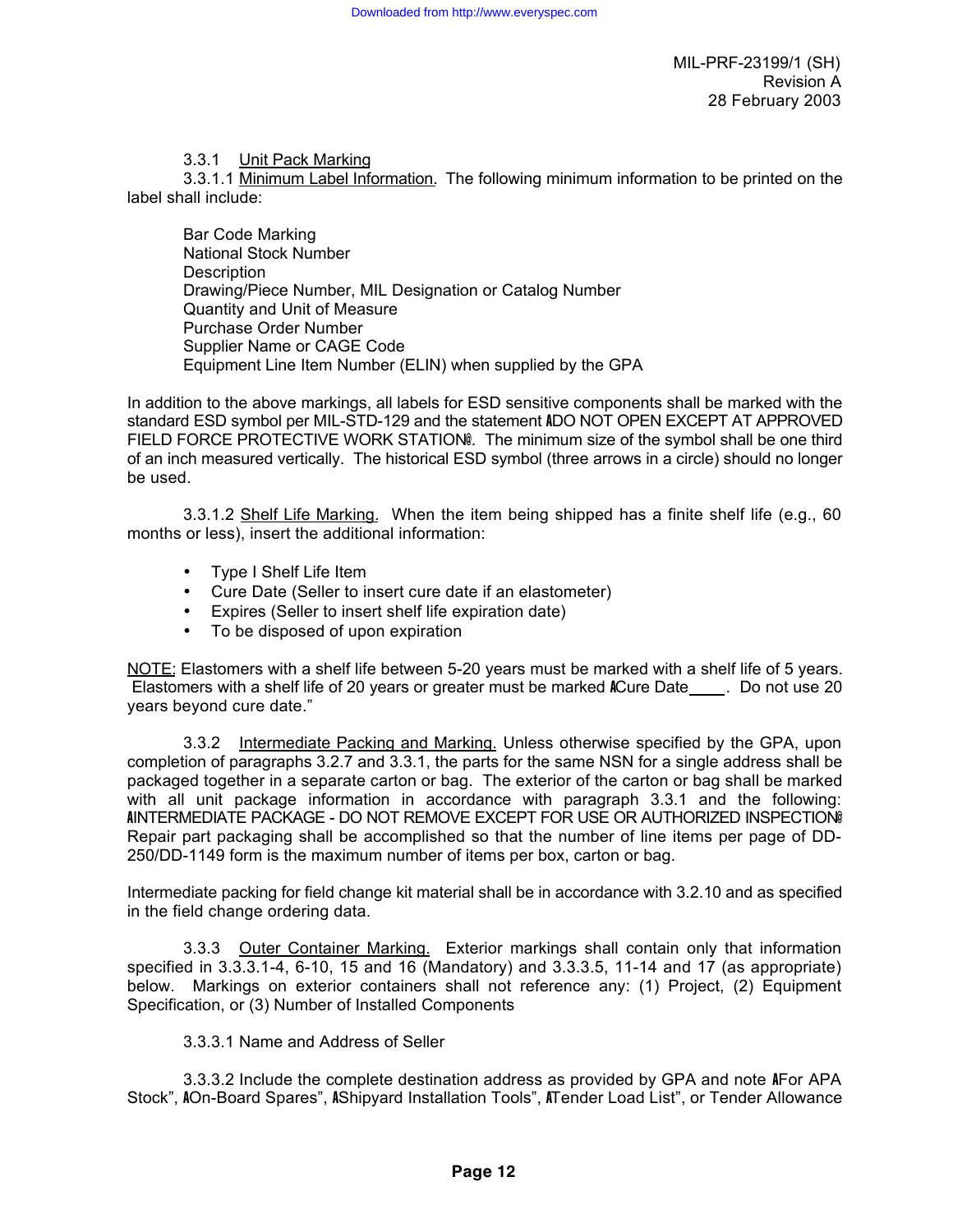List" if applicable. Include hull number. The specific destination will be furnished by the GPA prior to shipment.

3.3.3.3 Item description(s), including National Stock Numbers (NSN) with Bar Code marking. When shipments include components intended for both installation and on-board spares, the item descriptions should delineate the quantities intended for each use.

3.3.3.4 Standard Identifier and Serial Number as provided by the GPA. The Serial Number must match exactly the serial number marked on the equipment nameplate and shipping document.

3.3.3.5 Equipment Line Item Number (ELIN), when supplied by the GPA

3.3.3.6 Purchase Order Number

3.3.3.7 Government or Commercial Bill of Lading Number/TCN Number/Registered Number/Way Bill Number

3.3.3.8 Gross weight and cube of the parcel as shipped

3.3.3.9 Boxes containing field change kits shall be identified with the following external markings:

| ShipAlt Number                   | Note $(a)$ |
|----------------------------------|------------|
| Field Change Number              | Note (b)   |
| <b>OBRP Are/Are Not Enclosed</b> | Note $(c)$ |
| Box of                           | Note $(d)$ |
| TCN/Reg. No./GBL Way Bill No.    | Note $(e)$ |
| Ship Hull Number                 | Note (f)   |

Notes:

- (a) To be supplied from the GPA if available. If not available, mark ANot Available" or ALater" as directed by GPA
- (b) To be supplied by GPA. Do NOT include project identifier (i.e, S6W)
- (c) Mark one way or the other. OBRP, if required to support the field change, shall be packaged separately and marked (OBRP Field Change /ShipAlt No. ) identified on the DD-250/DD-1149 by PVR line item and included in the field change box, unless specifically directed by GPA.
- (d) Mark each box A1 of 3", A2 of 3", A3 of 3" etc. If shipment is made from a single box, mark it A1 of 1". Only complete kits shall be shipped unless GPA specifically authorizes shipments of partial kits; in such cases, GPA may provide additional marking instructions to suitably indicate the shortage.
- (e) Enter data as applicable to the shipment
- (f) To be supplied from the GPA if available. If not available, mark ANot Available" or ALater" as directed by GPA

3.3.3.10 Precautionary note or label (must be in red): AGovernment-Furnished Equipment - Open per Requirements of Cognizant Government Inspector"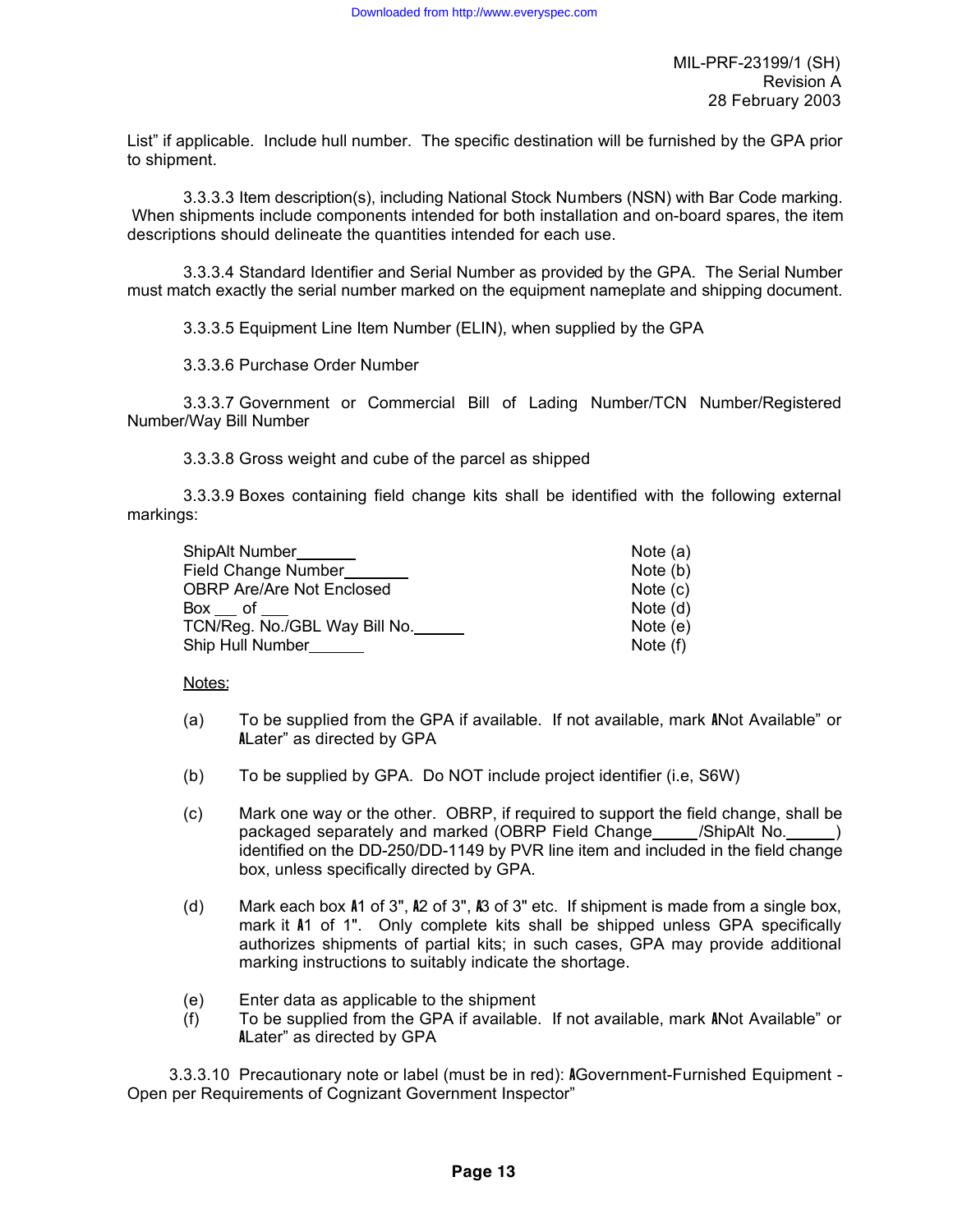3.3.3.11 Precautionary note or label (must be in red): AWarehouse Storage Only"

3.3.3.12 For primary plant detectors, the container or unpacked item shall bear the precaution note (must be in red): ADo Not Open Seal Closures Except in Clean Area"

3.3.3.13 If arrows are required to indicate the desired position of the container during shipment and storage, place an arrow and the word AUP@ on all four sides of the container.

### 3.3.3.14 If applicable, mark AFORKLIFT HERE@

3.3.3.15 Two copies of the DD Form 250/DD Form 1149 shall be placed in a waterproof enveloped labeled APacking List" attached to the outside of each container. In addition, one copy of the DD Form 250/DD Form 1149 shall be placed in a waterproof envelope attached to the inside of the container.

When Government inspection is required, the Government inspector may elect to sign only the shipping forms that are attached to the outside of each container. If this option is chosen, the Seller shall add a note to the Form provided inside the container that indicates that Forms signed by the Government inspector are included in the envelope attached to the outside of the container.

3.3.3.16 Mark center of balance as required by MIL-STD-129

3.3.3.17 If the shipment consists of one box, mark it A1 of 1". If multiple boxes are involved, each box shall be marked A1 of 5", A2 of 5", etc.

3.4 Additional Requirements Applicable to Items that are assigned 2S/X1 National Stock **Numbers** 

For all 2S/X1 components, the unit pack and exterior container must be one and the same (i.e., each 2S/X1 component must be individually packaged for shipment). Individually packaged components may be over packed in a temporary shipping container for transportation to the destination. The over pack container shall not be marked with the GPA provided bar coded labels. Over pack markings shall be in accordance with MIL-STD-129.

In conjunction with providing shipping destinations and applicable shipping documents, the GPA will supply for Seller use two (2) bar coded labels for each component that is assigned a 2S/X1 NSN. The Seller shall affix one of these labels immediately above the exterior markings required above. The second GPA furnished label shall be affixed completely opposite of the first (i.e., if the first label is on the front upper left, the second label is on back panel lower right).

When tags are used to meet the requirements for exterior markings the tags must be made of plastic in accordance with MIL-STD-129 and the bar coded labels shall be applied to the front (preferred) or reverse side of such tags.

3.5 Requirements for Classified Shipments. Classified shipments shall be in accordance with the National Industrial Security Program Operating Manual (NISPOM). Additional classified hardware markings shall be as specified in the latest revision of the Contract Security Classification Specification and its attachments.

3.6 Exclusive use of Truck When shipment by "exclusive use of truck" is specified by the GPA, the expectation is that the trailer and the tractor (including the dromedary, if applicable) shall contain only those items that have been authorized for shipment by the GPA. Tandem trailers are also not allowed, except for shipment of items authorized by the GPA.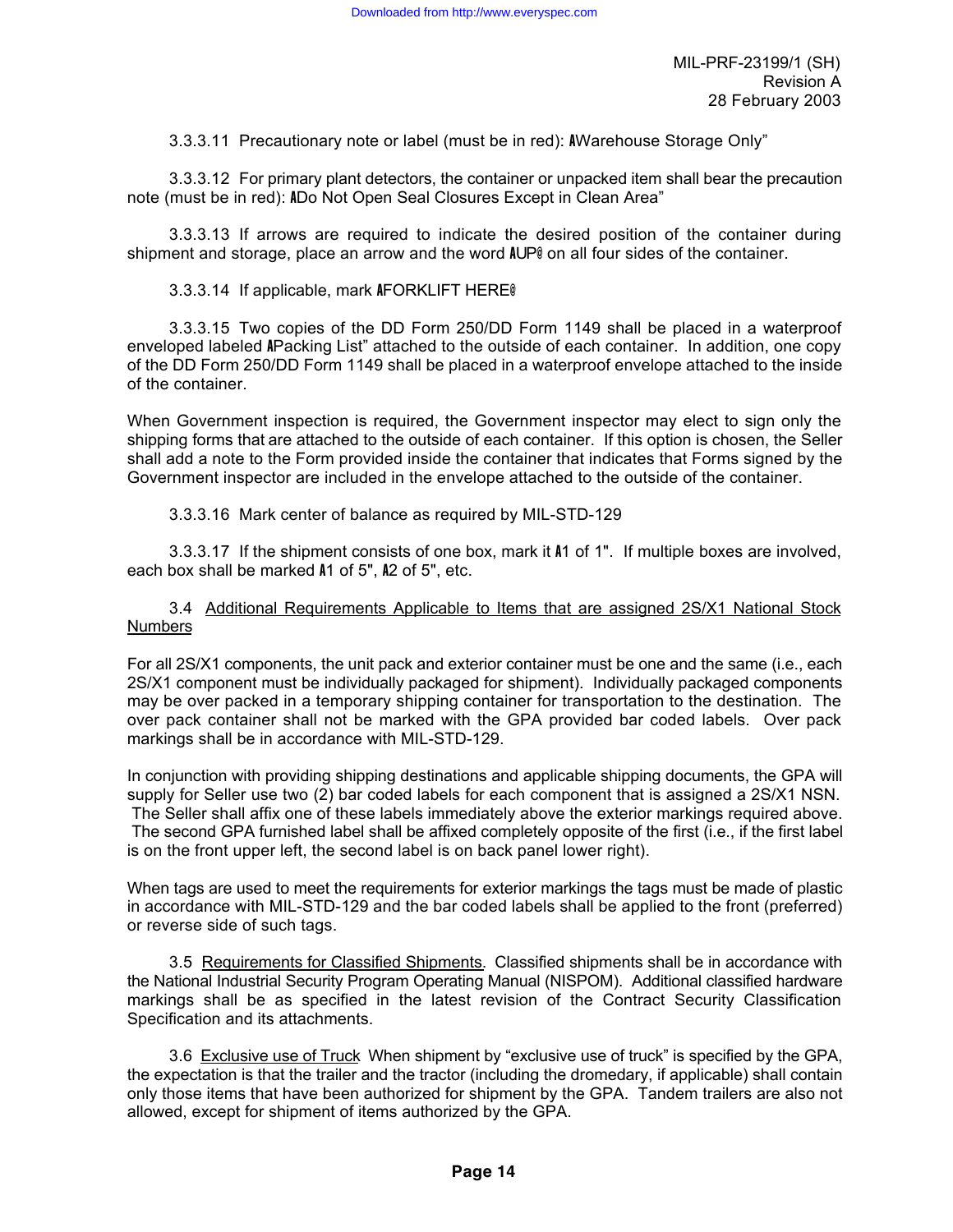3.7 Explosives and Other Hazardous Materials No equipment shall be shipped in any transportation vehicle that contains explosive or hazardous materials (except for those materials specifically authorized by the GPA).

### 4.0 **QUALITY ASSURANCE PROVISIONS**

4.1 Responsibility for Inspection. Unless otherwise specified in the contract or purchase order, the supplier is responsible for the performance of inspection requirements as follows. If PP&M is performed at a packaging supplier and the equipment is to be drop shipped from the packaging supplier, the Seller shall perform periodic audits and over checks to determine compliance with this specification and the applicable PP&M procedure.

(a) PP&M shall be visually inspected as necessary to determine compliance with this specification. Sample inspection per the Seller s sample inspection procedure is acceptable.

(b) The shipping vehicle shall be visually inspected when the shipment exceeds 1,000 pounds. Shipping vehicles with unsatisfactory conditions shall not be used. All truck shipments shall have a driver vehicle inspection report in accordance with DOT CFR Title 49, Chapter III, Part 396.11. The items to be checked on the loaded vehicle prior to release shall be identified in the supplier's loading and blocking procedure (see paragraph 1.4.1) or the packaging, packing, and shipping procedure when the shipment exceeds 1,000 pounds. As a minimum, the loaded truck shall be inspected for (1) load shored and tied down as needed, (2) weight properly distributed and not overloaded, and (3) tailgates and doors closed, and all equipment secured.